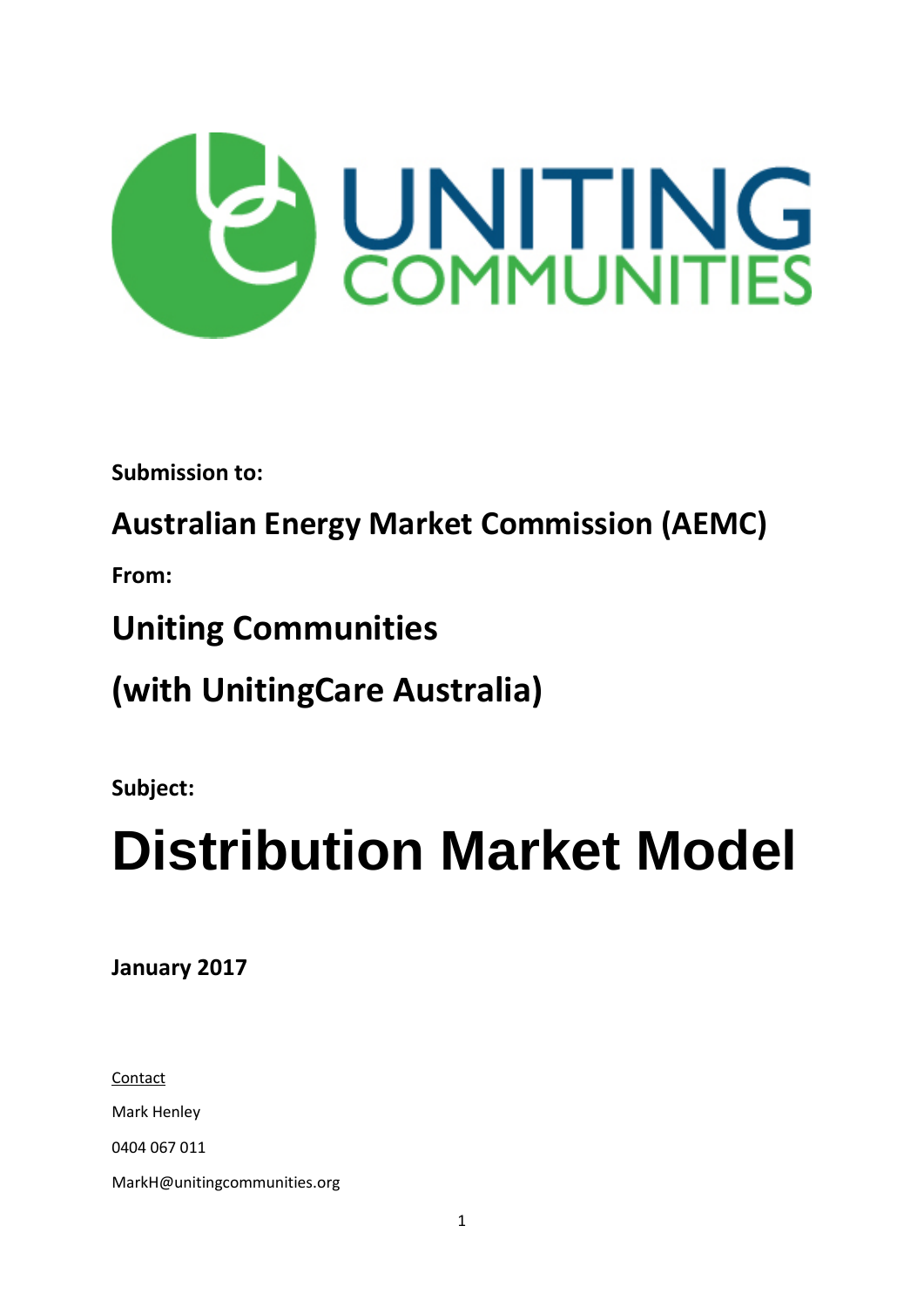#### **Main Response.**

In this submission, we make a number of comments and suggestions, with much of our response based on building consumer engagement and the capacity of consumers to respond to changing market design.

Our major proposal is in response to question 6 from the approach paper and proposes two additional "principles of good market design."

#### *Recommendation: That additional principles of "Direct Consumer Engagement" and "Equity" be added to the proposed list of "Principles of good market design"*

#### **Background**

UnitingCare Australia is the national policy body for the UnitingCare Network, one of the largest providers of community services in Australia. With over 1,600 sites, the network employs 39,000 staff and is supported by the work of over 28,000 volunteers. UnitingCare Australia works with and on behalf of the UnitingCare Network to advocate for policies and programs that will improve people's quality of life. UnitingCare Australia is committed to speaking with and on behalf of those who are the most vulnerable and disadvantaged, for the common good.

Uniting Communities is a member of the UnitingCare network, working with South Australian citizens across metropolitan, regional and remote South Australia through more than 90 community service programs.

Uniting Communities has provided financial counselling services for many years along with a range of low income household support services. It is through working with clients in these services that we have understood that periods of rapidly rising utility prices for extended periods over the past decade are amongst the main reasons for people being pushed in financial stress. The unpredictability of utility bills and rapid increases have broken many lower income household budgets, despite the skill of low income people to manage their finances.

Uniting Communities is undertaking energy advocacy responsibilities on behalf of UnitingCare Australia and is also informed by its own service delivery.

We appreciate the opportunity to comment on aspects of the Distribution Market Model approach paper which was released 1<sup>st</sup> December 2016. This submission responds to the questions posed in the approach paper.

#### **Question 1. Do stakeholders agree with these definitions, or have any views on the project scope as a result of these definitions?**

We can accept the proposed definitions, though as a somewhat pedantic point, would prefer not to use the term "smart," as in "smart energy equipment". The reasons for our ambivalence to the use of the word "smart" are firstly that, by dictionary definitions, the word has many meanings including, "sharp, stinging pain," "well-dressed" or even an attitude bordering on sarcasm.

For many consumers, "smart meters" are regarded in negative light, in part because of the compulsory rollout in Victoria, generating some ill-will amongst Victorian consumers, while outside of Victoria, there is unease due to fears that "smart meters" will be imposed and result in higher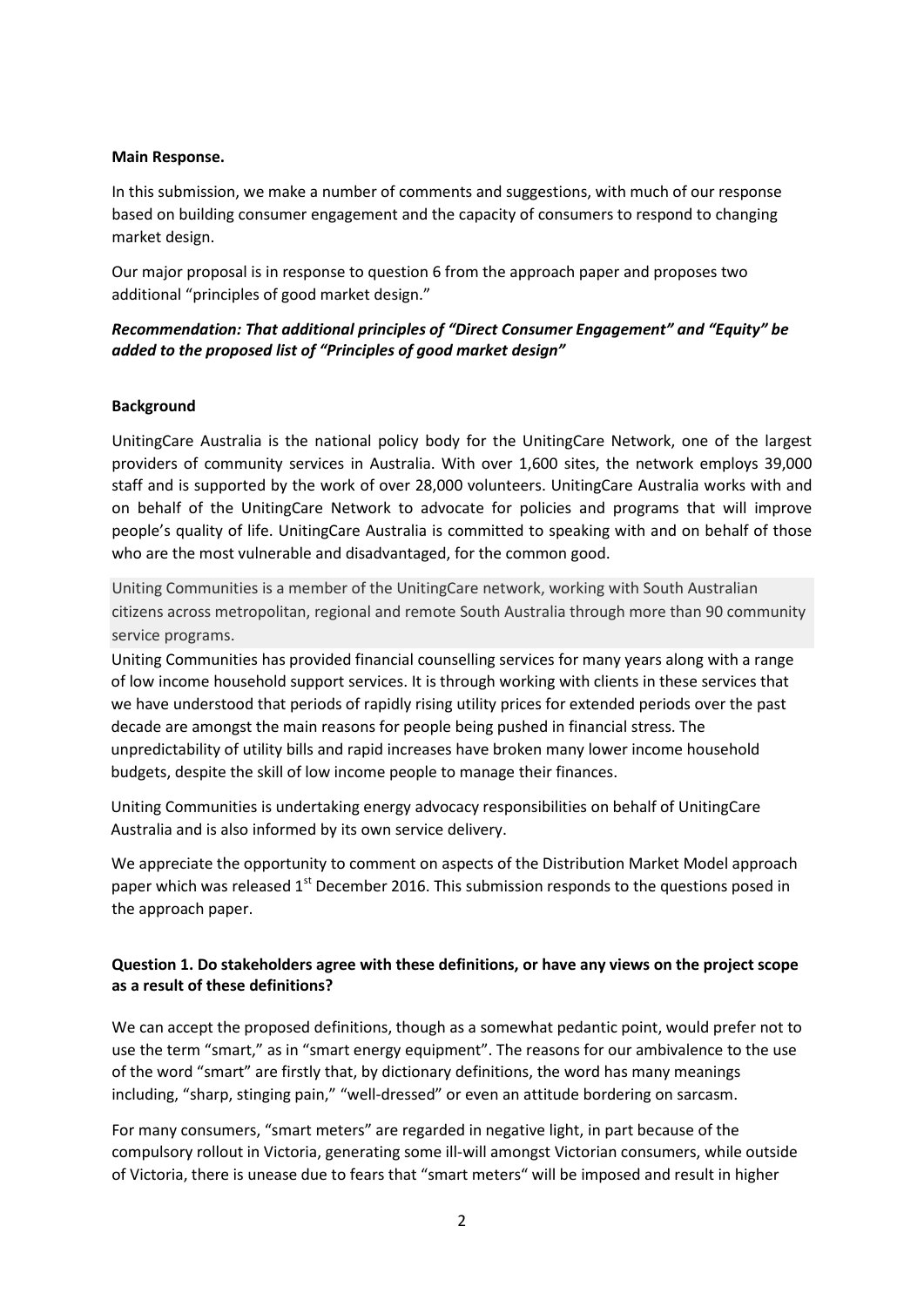costs for consumers. While these perceptions may not be accurate, they are real and suggest caution in using language that is evocative of "smart meters," another reason to be wary of using the word "smart" with regard to energy markets.

Further, the acronym "SMART" is quite widely used in business planning and evaluation situations to mean "Specific, Measurable, Achievable, Realistic and Time specific. Confusion with this use of "SMART" may lead to some confusion.

We suggest "rapidly responsive" as an alternative term to "smart". This means that the sort of equipment associated with distributed energy resources could be referred to as "rapidly responsive energy equipment", which we suggest is a fairly accurate description and perhaps less prone to the vagaries of meaning associated with the term "smart."

# **Question 2. Do stakeholders support this project scope? Is there anything that has not been flagged for consideration that should be? Is there anything that should be excluded from the project scope?**

The approach paper states *"This project does not explicitly consider aspects of the National Energy Consumer Framework - that is, the National Energy Retail Law (NERL) and National Energy Retail Rules (NERR) - that may be relevant to the consideration of the impact of distributed energy resources on distribution market design."*

While the rationale is understood, we do not believe that consumer protection can be ignored in distribution market design, particularly during a period of substantial transition and transformation. The sad reality is that whenever change is afoot, there will be attempts by some 'rogues' to exploit consumers for their short-term gain. Every effort must be made to both recognise the potential for 'rogue' elements to appear, particularly during transition, and to ensure that there is protection universally available to protect end consumers and to engender trust in the market at large. For this reason we believe that the National Energy Customer Framework needs to remain a consideration of this process, while not been the primary focus.

# **Question 3. Are there any other elements of a DNSP's role or current responsibilities that should be considered?**

The role and responsibility of DNSP's to engage with consumers (and we add) consumer representative groups (in particular) is not presented in section 2.3, even though "consumer attitudes" are recognised as a "driver of change" in section 2.2. We believe it is important that proactive consumer engagement needs to be understood as a core role of DNSP's. (Note we expand upon the theme of consumer engagement in our response to question 6). Active and ongoing consumer engagement remains the most effective approach for regulated natural monopolies to obtain competitive market type feedback from customers.

# **Question 4. Are there any aspects of the regulatory framework that are not set out in sections 2.3 or 2.4 but which should be considered through this project?**

There may be regulatory change as a result of future policy decisions by Government. The current situation of heightened concern and focus on both (post Paris agreement) climate change policy and Australian standing energy market policy needs to lead to greater alignment of these important policy areas and greater clarity about government policy direction in the medium and longer term. These important policy considerations remain as an 'unknown variable' for regulatory framework development and network business responsibilities.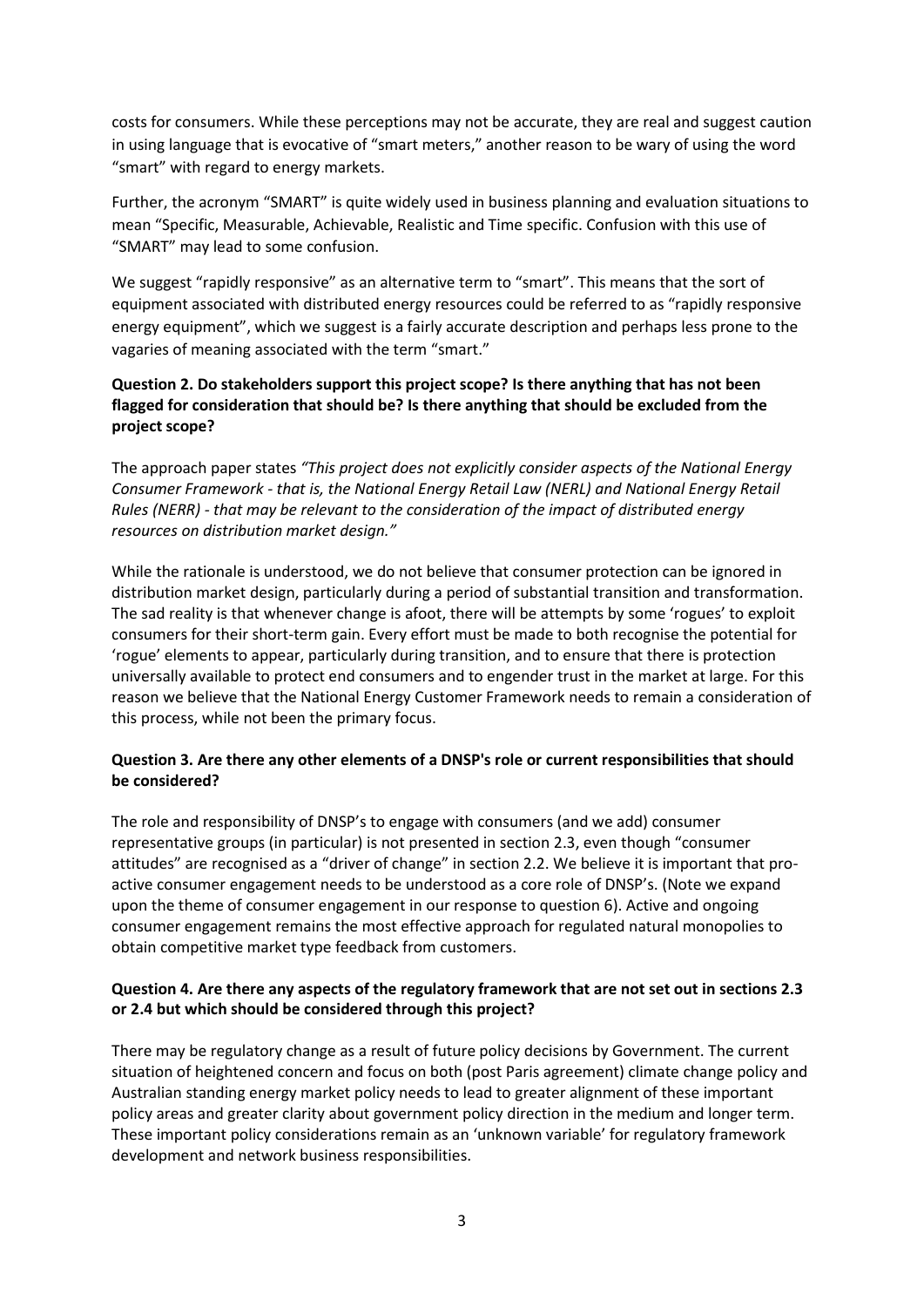# **Question 5. Should the coordination of distribution systems with distributed energy resources be centralised under the direct control of one body? Or should it be devolved and performed in a tiered manner?**

We believe that there always needs to be an accountable body in the provision of any essential service, electricity is no different. The Australian Energy Market Operator (AEMO) has been established to manage the National Electricity Market and remains the most appropriate body to do so now and into the future, notwithstanding that aspects of the future are unknown.

# **Question 6. Do stakeholders agree with the Commission's framework and these principles of good market design? Is there anything that the Commission has missed, or is unnecessary?**

The "principles of good market design "as summarised in box 3.2 of the approach paper are:

# **Principles of good market design (abridged)**

- 1. Facilitate effective consumer choice.
- 2. Promote competition where feasible
- 3. Regulate to safeguard the safe, secure and reliable supply of energy, or where it would address a market failure.
- 4. Promote price signals that encourage efficient investment and operational decisions.
- 5. Ensure technological neutrality.
- 6. Prefer simplicity and transparency.

We are generally supportive of these principles, however we wish to 'nuance' some of the principles and suggest that there are 2 missing principles. We consider the proposed principles in turn:

# *1. Effective Consumer Choice*

The first principle relates to consumer choice, with part of the explanation of facilitating effective consumer choice being *"only a consumer itself knows its own preferences, and it expresses these preferences through its choices."*

Our opinion is that this is too simplistic view of consumer choice and fails to recognise the range of consumer experience and subsequently the very varied capabilities of different classes of consumer to make choices.

We suggest that the implicit analysis within the discussion paper is for a heterogeneous supply side and homogenous demand side. It is crucial that the demand side is also understood to be heterogeneous.

# *Heterogeneity of Consumers*

One of the important factors to consider when thinking about the reality of the market giving price signals to end customers is the capacity of these customers to act in response to price signals. The capacity to act varies significantly between different consumer groups.

The CSIRO / ENA Network Transformation Roadmap<sup>[1](#page-3-0)</sup> identified five different groups of household customers which they named: empowered, autonomous, active, passive and vulnerable.

<span id="page-3-0"></span> <sup>1</sup> [http://www.energynetworks.com.au/sites/default/files/roadmap\\_interim\\_report\\_final.pdf](http://www.energynetworks.com.au/sites/default/files/roadmap_interim_report_final.pdf)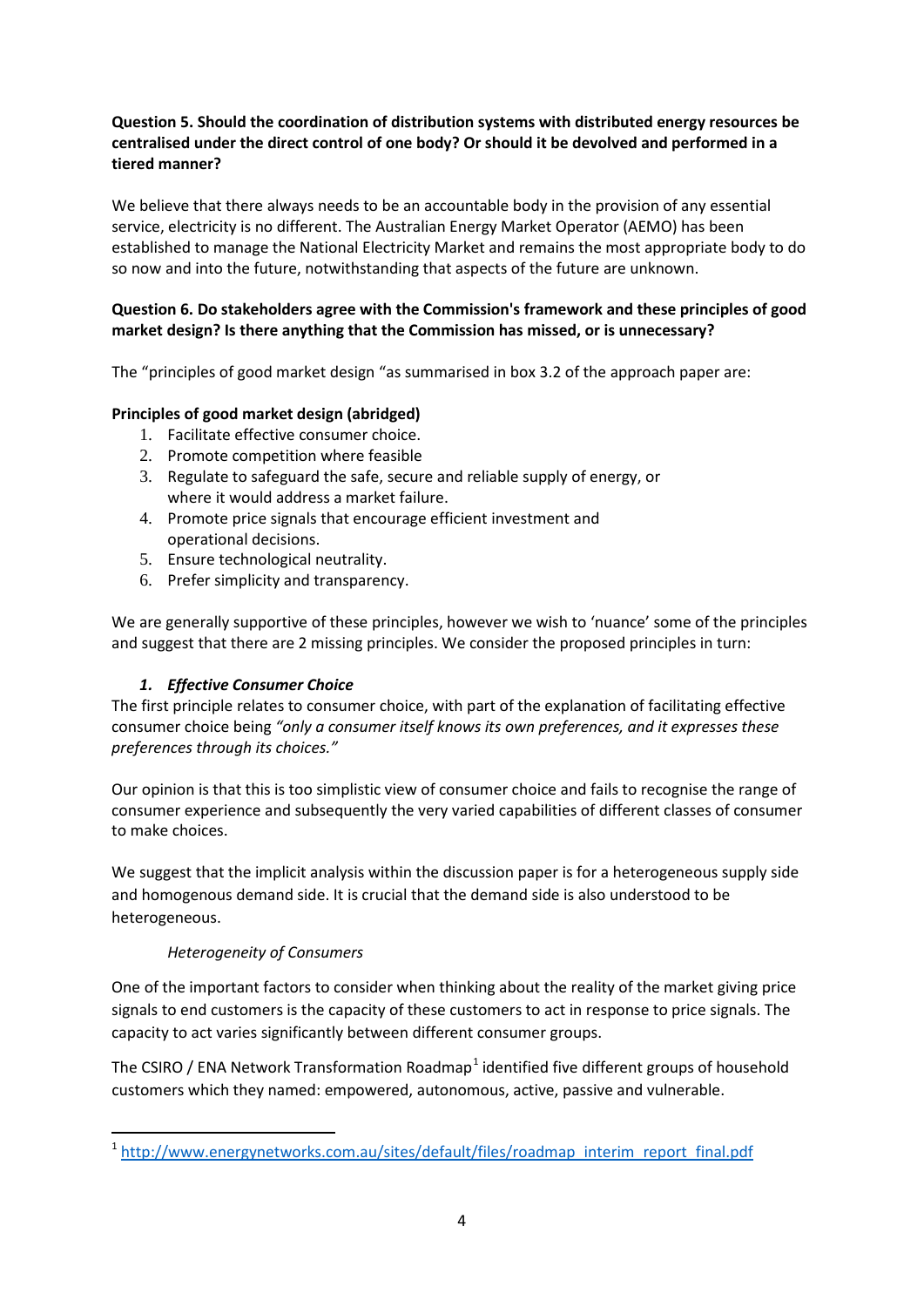The report set out the capacity of each of these five groups to have a focus on energy costs and options and their capacity to act, the following table summarises their analysis, with empowered and autonomous consumer being grouped:

|                        | Empowered/<br><b>Autonomous</b> | <b>Active</b> | <b>Passive</b>      | <b>Vulnerable</b>       |
|------------------------|---------------------------------|---------------|---------------------|-------------------------|
| <b>Focus on energy</b> | <b>High</b>                     | Medium/High   | Low                 | <b>High/Medium</b>      |
| Ability to act         | <b>High</b>                     | <b>Medium</b> | <b>Medium</b>       | Low                     |
| <b>Descriptor</b>      | I want to act and I can         |               | I don't need to act | I need to act but can't |

We think the summaries about "focus on energy" and "ability to act" are critically important for good market design, and need some further analysis, both to understand the different consumer groupings as well as their ability to act and then develop appropriate policy and market design responses.

The question then is about the relative size of these four groups of customers? We suggest that much of the market design approach to energy markets only considers empowered autonomous and active consumers, using the CSIRO / ENA descriptors. We focus on the "vulnerable" group as the group of people for which we have primary concern, the group that has been most adversely impacted by rapidly rising energy prices.

The 2014 General Social Survey from the ABS included the financial stress survey which found that 12.1% of all Australians struggled to pay utility bills on time at some stage in the last 12 months. For people in one parent families, 29% were unable to pay these bills on time and it was 23% for single people under the age of 35 years.

ACOSS reported in October 2016 that 20.1% of Australians lived below the poverty line measure of income less than 60% of median income, while using a 50% of median income poverty line there were 13.3% of people below that poverty line measure.

Nationally in 2013-14, 24.4% of households relied on transfer payments as their primary source of income, while for the 2011 census, 33% of households were renters.

We suggest that the people represented in all of these measures would be regarded as vulnerable households from an electricity costs perspective, a vast majority would be renters with limited capacity to respond to housing based energy savings measures.

Our opinion is that about 40% of households would be in the "vulnerable" category for electricity bills, with at least 13% of all households desperately struggling to pay their electricity bills, being below the austere 50% of median income poverty line. There are degree to which people are vulnerable. Some people are even more vulnerable than others. Our 40% estimate is based on about a third of households being renters, and consequently with little opportunity to act and about another 10% of households who are notionally homeowners and employed, but with precarious employment and so living a "hand to mouth" existence. We note that this group of people are overwhelmingly the main group of people seeking financial counsellor assistance, and 'doing it very tough.'

We then suggest that at least another 25% of households would be in the passive (and anxious) category, again based on our experience of providing services to a broad range of the community. It is our opinion that many households in the "passive" category are "battlers" who have limited capacity to act and are anxious about the future, including energy costs, so they are not "passive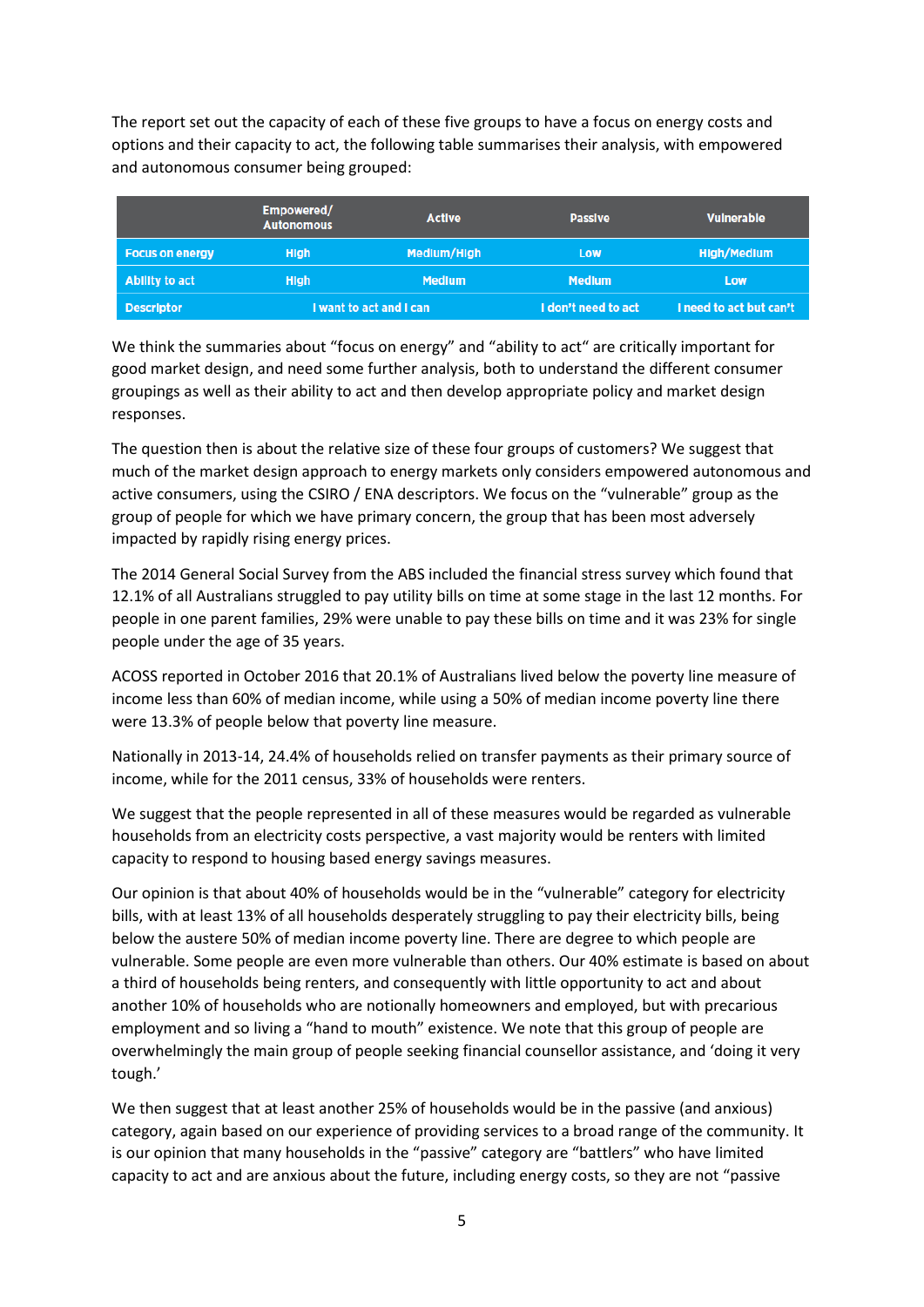indolent" households as some energy market entities want to think, rather these households are much more likely "passive anxious," the term we will use for the 'passive' category of the Network Transformation Roadmap.

The suggestion of something like 60% of households being in the "passive" and "vulnerable" categories is generally in line with recent Galaxy research and published in the Sunday Mail in Adelaide on  $22<sup>nd</sup>$  $22<sup>nd</sup>$  January 2017<sup>2</sup>

*"Galaxy research conducted with 1000 Australian households found that in SA:*

*54 PER CENT will determine the amount of time they use their air conditioning based on the cost of electricity.*

*41 PER CENT will cut back on spending with entertainment and dining the first luxuries to go.*

*22 PER CENT intend to reduce spending on groceries and other household essentials to pay their summer electricity bill."*

Then suggest that a proxy measure for the empowered / autonomous category would be the 'prosumers' who own rooftop photovoltaic systems, with the Clean Energy Council reporting that over 15% Australian households now have solar PV with average system size nearing 5 kW per system, though we note that this percentage is higher in South Australia and Queensland

This suggests that least 15% of households fit in the empowered / autonomous category.

This would leave about 20% of households in the "active" category

In summary, our initial attempt at quantifying the proportion of household consumers fitting the various CSIRO / ENA categories yields the following:

| vulnerable:            | 40% |
|------------------------|-----|
| passive:               | 25% |
| active                 | 20% |
| empowered / autonomous | 15% |

We recognise that these estimates are indicative, but we believe they are robust enough to suggest that nearly 2/3 of households have limited capacity, through tenure, income and uncertainty, to be regarded as consumers with genuine ability to act in energy markets. This has significant implications for distribution market models, which could lead to market models designed for a minority of consumers, albeit well informed, active and able to respond. Market design needs to also consider impacts on the majority of households, less able to respond.

This in turn begs both policy and market design questions about "how far down the electricity use distribution can markets efficiently expose customers to price signals?"

<span id="page-5-0"></span> <sup>2</sup> [http://www.adelaidenow.com.au/news/south-australia/new-survey-finds-1-in-5-sa-households-will-cut](http://www.adelaidenow.com.au/news/south-australia/new-survey-finds-1-in-5-sa-households-will-cut-buying-groceries-other-essentials-to-pay-electricity-bill/news-story/b9652a5563fa3f297f536a983d2e951a?utm_source=The%20Advertiser&utm_mediam=email&utm_campaign=editorial)[buying-groceries-other-essentials-to-pay-electricity-bill/news-](http://www.adelaidenow.com.au/news/south-australia/new-survey-finds-1-in-5-sa-households-will-cut-buying-groceries-other-essentials-to-pay-electricity-bill/news-story/b9652a5563fa3f297f536a983d2e951a?utm_source=The%20Advertiser&utm_mediam=email&utm_campaign=editorial)

[story/b9652a5563fa3f297f536a983d2e951a?utm\\_source=The%20Advertiser&utm\\_mediam=email&utm\\_cam](http://www.adelaidenow.com.au/news/south-australia/new-survey-finds-1-in-5-sa-households-will-cut-buying-groceries-other-essentials-to-pay-electricity-bill/news-story/b9652a5563fa3f297f536a983d2e951a?utm_source=The%20Advertiser&utm_mediam=email&utm_campaign=editorial) [paign=editorial](http://www.adelaidenow.com.au/news/south-australia/new-survey-finds-1-in-5-sa-households-will-cut-buying-groceries-other-essentials-to-pay-electricity-bill/news-story/b9652a5563fa3f297f536a983d2e951a?utm_source=The%20Advertiser&utm_mediam=email&utm_campaign=editorial)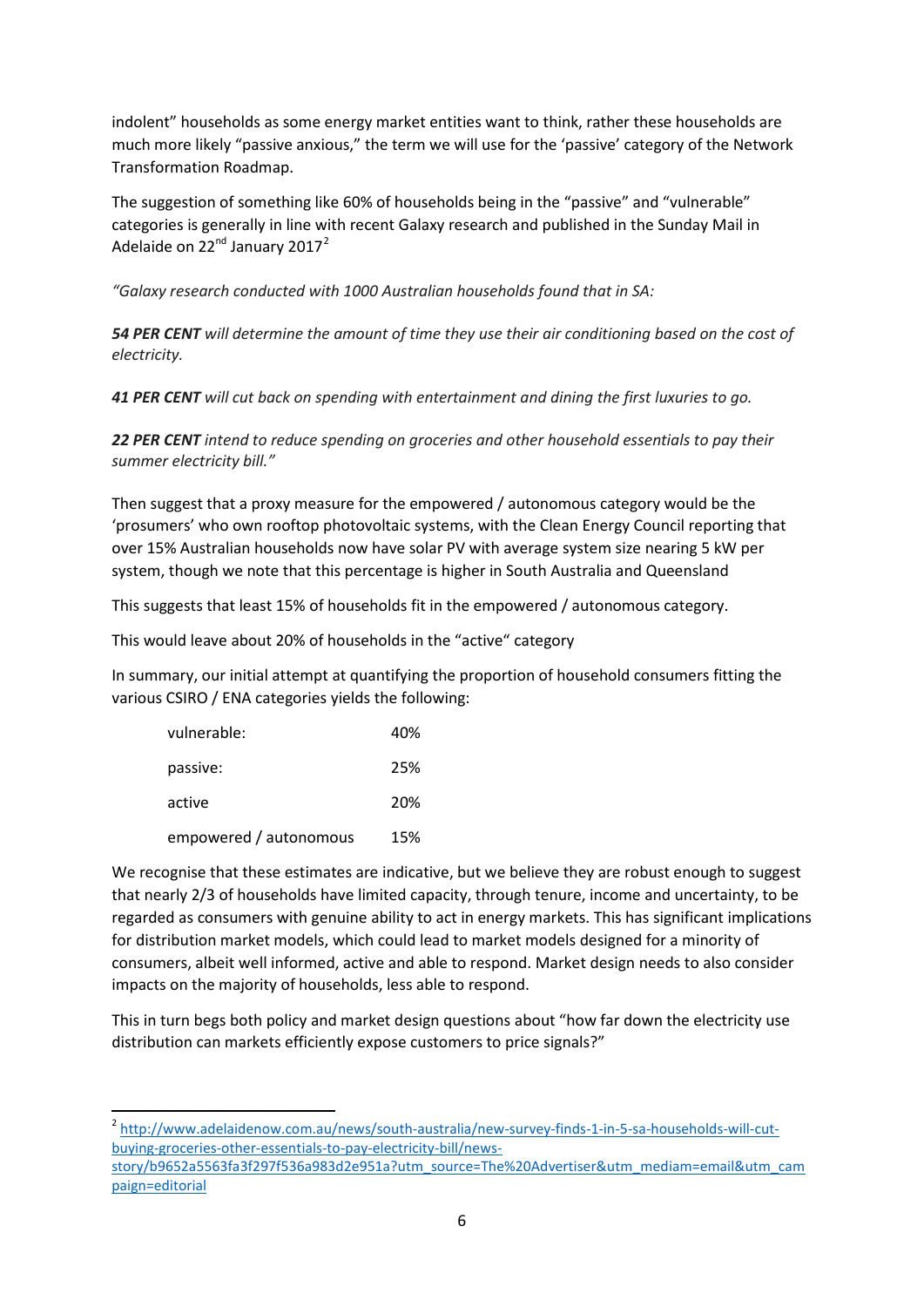We strongly suggest that consumer choice can only be effective communitywide, when the capacity of vulnerable and passive/anxious consumers are effectively incorporated into market design considerations.

Application of the "Consumer Choice" market design principle must ensure that the needs and capabilities of the over 60% of household consumers who are vulnerable or passive/anxious are actively considered and responded to.

# *2. Promote competition where feasible*

The principle of promoting competition, where feasible, is not controversial. The dilemmas arise in the greyness of not quite perfectly competitive markets and questions about how many competitive 'markets' are effective within the delivery of one particular product.

The following revisits the key characteristics of perfectly competitive markets, from the standard economics theory, noting that these characteristics are additive, in that all characteristics need to be met for a market to be (effectively or) perfectly competitive.

*Perfectly competitive markets[3](#page-6-0) exhibit the following characteristics:*

- *1. There is perfect knowledge, with no information failure or time lags in the flow of information. Knowledge is freely available to all participants, which means that risk-taking is minimal and the role of the entrepreneur is limited.*
- *2. Given that producers and consumers have perfect knowledge, it is assumed that they make rational decisions to maximise their self-interest - consumers look to maximise their utility, and producers look to maximise their profits.*
- *3. There are no barriers to entry into or exit out of the market.*
- *4. Firms produce homogeneous, identical, units of output that are not branded.*
- *5. Each unit of input, such as units of labour, are also homogeneous.*
- *6. No single firm can influence the market price, or market conditions. The single firm is said to be a price taker, taking its price from the whole industry. The single firm will not increase its price independently given that it will not sell any goods at all. Neither will the rational producer lower price below the market price given that it can sell all it produces at the market price.*
- *7. There are very many firms in the market - too many to measure. This is a result of having no barriers to entry.*
- *8. There is no need for government regulation, except to make markets more competitive.*
- *9. There are assumed to be no externalities that is no external costs or benefits to third parties not involved in the transaction.*
- *10. Firms can only make normal profits in the long run, although they can make abnormal (super-normal) profits in the short run.*

Some of these characteristics of competitive markets do not hold for current Australian energy markets.

In particular, the characteristic of "perfect knowledge" does not apply, either to market participants and particularly to end consumers. This is despite the best efforts of the AER through "Energy Made Easy", the comparator website for household consumers. Rather the breakdown of this characteristic is a function of the complexity of the market and we suggest a lack of commitment to transparency across all elements of energy markets.

<span id="page-6-0"></span><sup>&</sup>lt;sup>3</sup> http://www.economicsonline.co.uk/Business\_economics/Perfect\_competition.html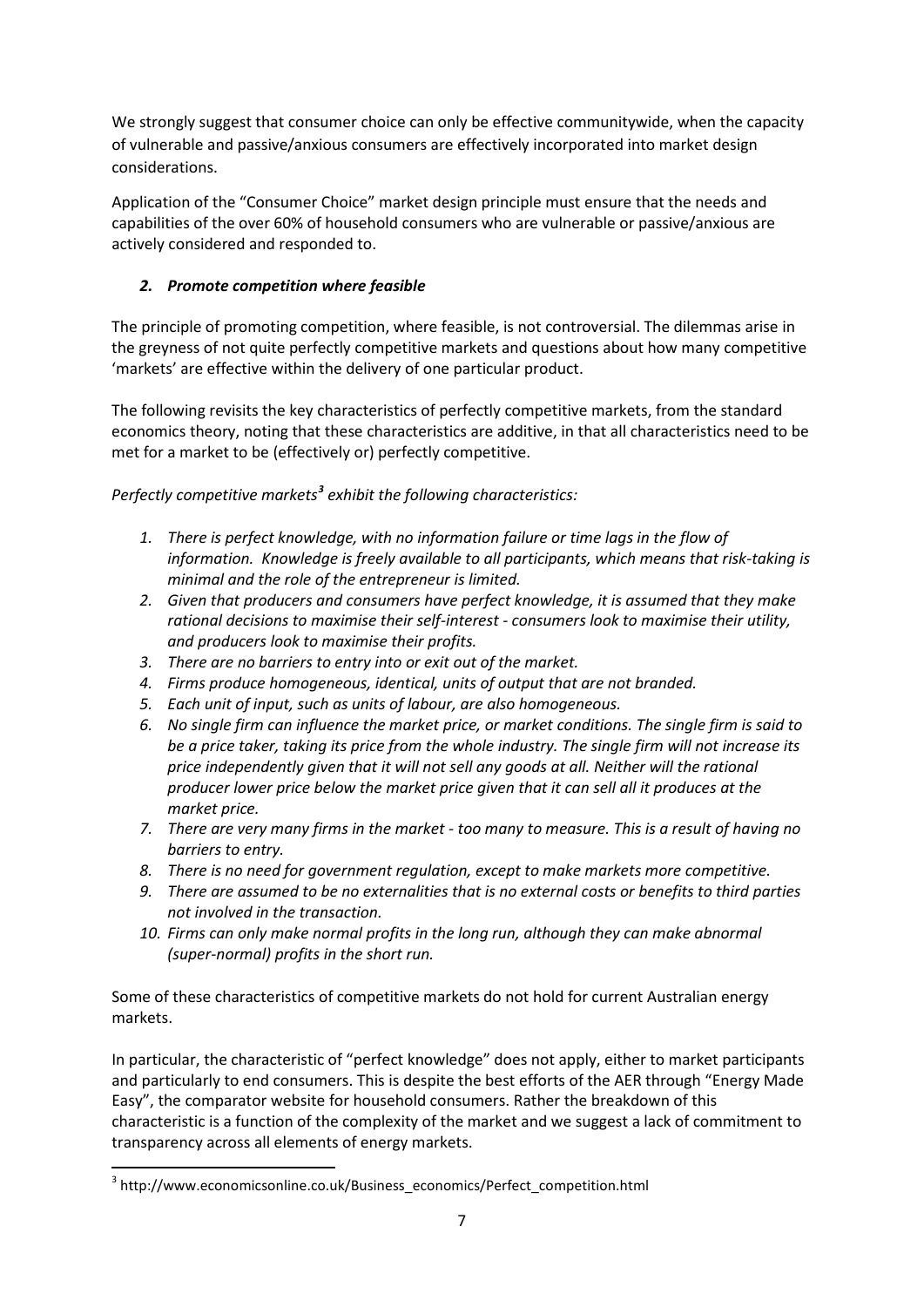We suggest that a critical issue for the emerging distribution market model to deal with, is that of provision of clear and transparent information to all stakeholders, including end consumers.

#### *Rational decision-making*

The second characteristic also fails to hold for Australian energy markets, due both to the lack of clear information but also because of the complexity of energy markets. Nobel laureate, Daniel Kahneman in his book "Thinking Fast and Slow" suggests that people tend to respond to complex situations by making decisions based on intuition rather than analysis of facts. A clear understanding of how Kahneman's work applies to decision-making by consumers in energy markets would be very useful.

#### *No barriers to entry or exit*

This characteristic also fails for Australian energy markets because the high capital cost of entry to the market, and the market power of incumbents means that there are considerable barriers to entry for new firms.

#### *Homogeneity of production and imports*

These characteristics generally hold

*Many firms – none can influence the market price, or market conditions. Government intervention is not required*

These three characteristics do not apply.

#### *No externalities*

This characteristic also does not apply to Australian energy markets, as evidenced by the long and painful debates about climate change and associated greenhouse gas emissions. The policy agenda for the Australian Federal government, particularly post Paris climate change agreements means that emissions externalities will continue to be a characteristic of Australian energy markets that receives attention from policymakers as well as investment doors and other stakeholders.

#### *Firms can only make normal profits in the long run*

This characteristic is the focus of some conjecture between industry and some consumer advocates, with some consumer advocates arguing that supernormal profits have been taken by some energy businesses in the Australian energy market. For example, advocate Hugh Grant is quoted in the Courier Mail<sup>[4](#page-7-0)</sup> claiming excessive profits are being made by Powerlink:

*"His analysis shows Powerlink had a return on equity 23 times higher than construction giant Lend Lease, 15.5 times higher than Telstra, and three times that of Woolworths.*

# *"No other ASX 50 stock comes close to Powerlink's returns," he said.*

Suffice to say that there are mixed views on levels of energy company profits.

<span id="page-7-0"></span><sup>&</sup>lt;sup>4</sup> http://www.couriermail.com.au/news/queensland/power-corporations-profits-face-independentprobe/news-story/54744b62bc5030fdbec175f4baa102a7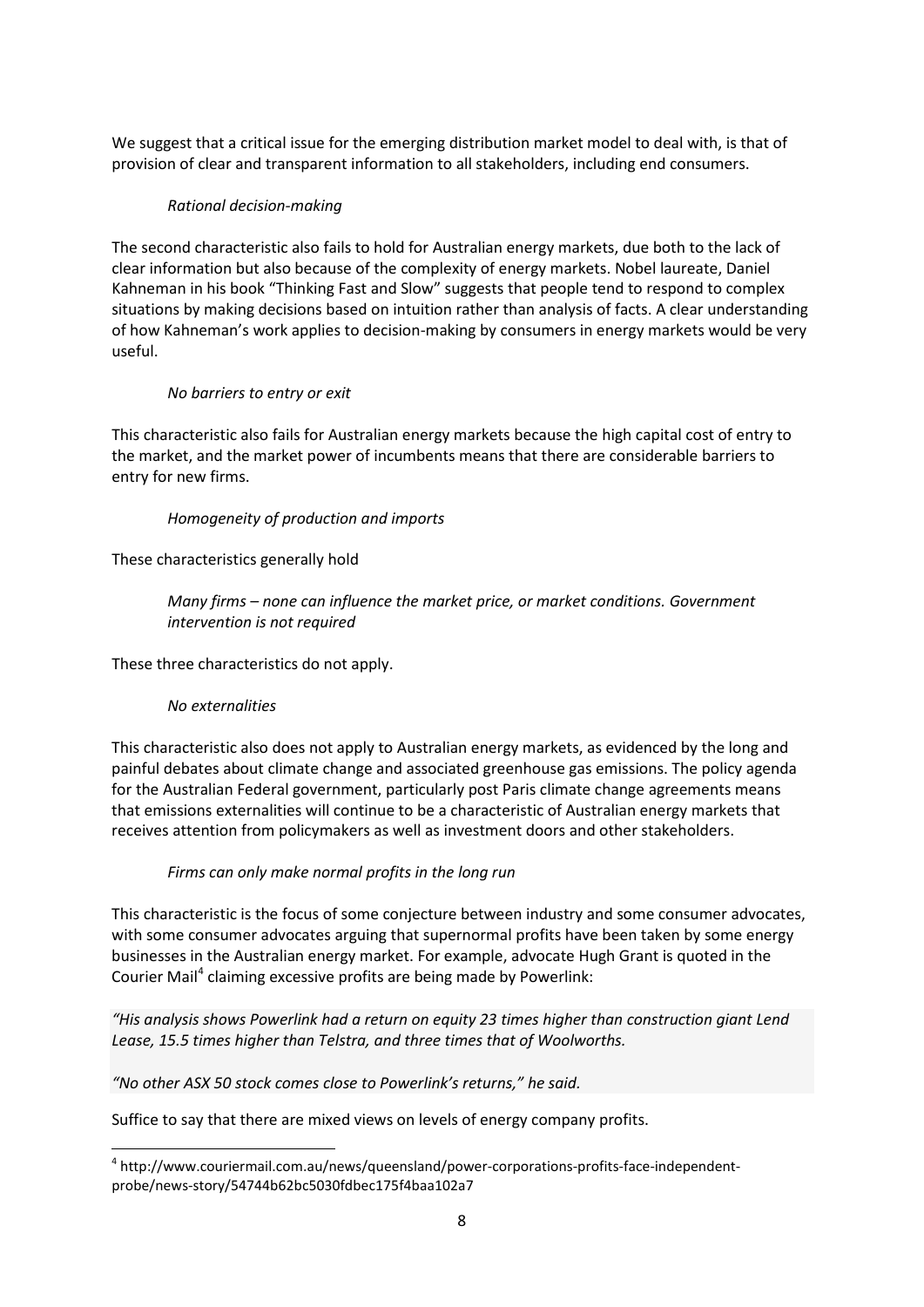This brief analysis indicates that most of the generally accepted characteristics for competitive markets do not hold for wholesale and retail aspects of Australian energy markets, the components that are supposed to be competitive. With new technologies and increasing complexity entering Australian energy markets, there is going to need to be careful consideration to the situations where competitive options are not feasible.

# *3. Regulate to safeguard the safe, secure and reliable supply of energy, or where it would address a market failure.*

We agree with this principle and highlight the importance of ensuring that consumer protection safeguards are in place across all aspects of energy markets, irrespective of technology.

# *4. Promote price signals that encourage efficient investment and operational decisions.*

We agree with this principle

# *5. Ensure technological neutrality.*

The concept of technological neutrality needs to be more clearly understood so that there is a common language across all energy market stakeholders. One person's idea of neutrality is unlikely to be shared by another.

The important concept in the notion of technological neutrality is that policy directives do not require a certain technology to be applied, when that technology may not deliver benefits for significant classes of consumers and may become outdated too soon. Some would argue that the rollout of Australia's NBN has used 'old technology' when a preferable technology was available and cost-effective, but became mired in politics, leading to a sub optimal outcome for the Australian public. There was considerable debate and politicking about the technologies of broadband. Some would argue that the technology neutral approach was taken, others will say that the wrong technology was taken, particularly with a medium to longer term perspective.

We agree it is important that governments, or regulators, do not try to 'pick winners' with energy technologies, but it is also important that technological neutrality does not end up becoming support for the status quo. In this situation a 'hands off' approach to technology in fact benefits incumbent businesses and technologies, almost certainly to the longer term detriment of consumers.

Rather than using the language of 'technology neutral', we suggest that the gas markets approach to gas reserves is a really helpful perspective. The gas industry talks in terms of the 3P's.

*"There are 3 main reserve categories under th[e Society of Petroleum Engineers \(](http://www.spe.org/index.php)SPE) definition: proved; probable and possible reserves[5](#page-8-0) .*

*For an oil or gas deposit to be classified as "reserves," you first need to establish technical and commercial certainty of extraction using existing technology. Once this has been established, the degree of this certainty is then decided, breaking reserves down into 3 distinct categories:*

<span id="page-8-0"></span> <sup>5</sup> http://blog.evaluateenergy.com/what-are-3p-oil-gas-reserves-and-why-are-they-important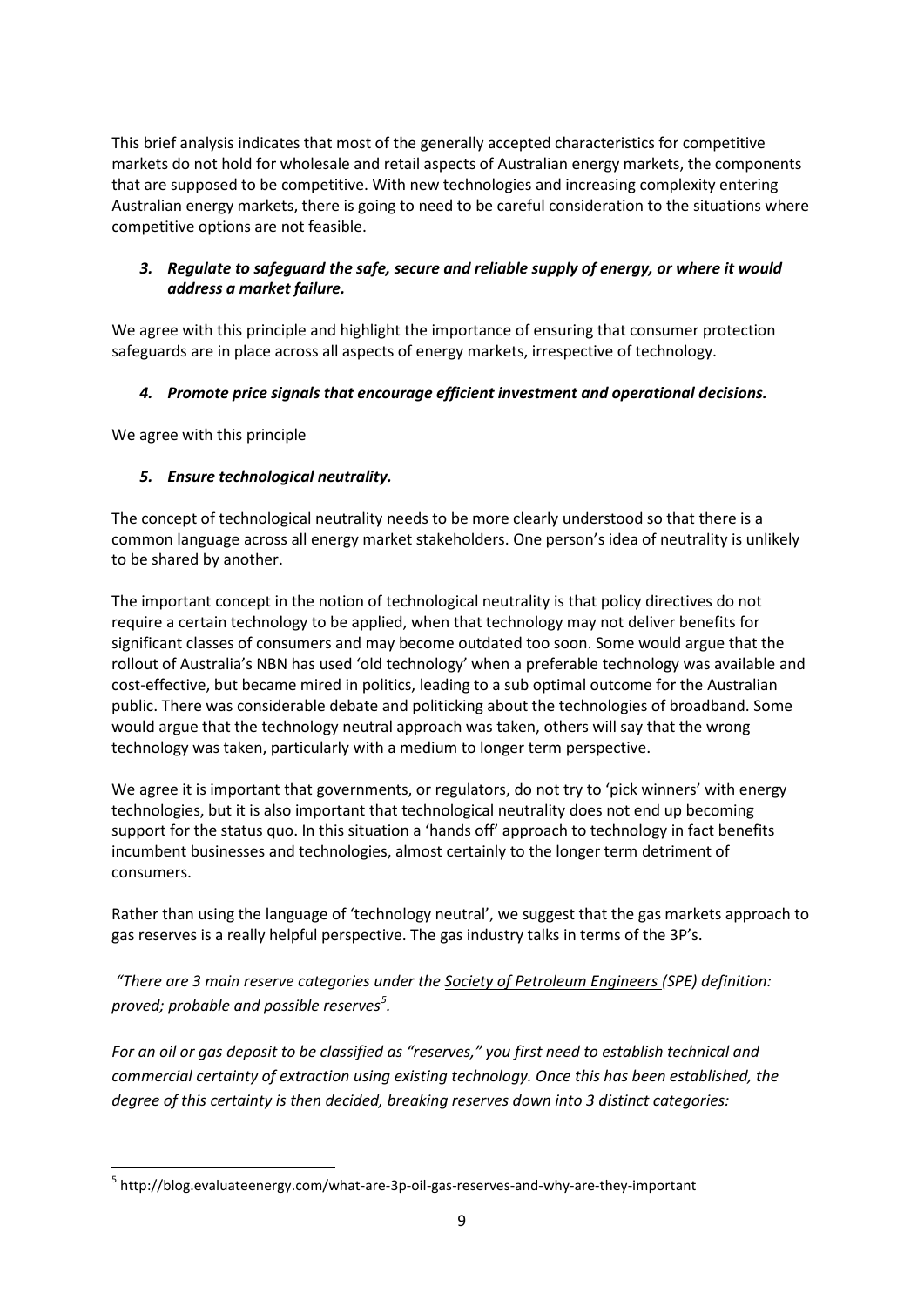- *Proved Reserves, 90% Certainty of Commercial Extraction*
- *Probable Reserves, 50% Certainty of Commercial Extraction*
- *Possible Reserves, 10% Certainty of Commercial Extraction"*

We suggest that the '3P' approach also be applied to energy technologies using the language of: "proven technologies, probable technologies and possible technologies, for example:

- Proven technologies include: Solar PV, lithium ion batteries, wind turbines
- Probable technologies include: electric vehicles, redox flow batteries, solar-thermal generation
- Possible technologies include: "hot rocks geothermal",  $4<sup>th</sup>$  generation Nuclear and tidal generation

We propose applying a 2P approach to technology with the rules and market operator ensuring that all "2P technologies" were able to operate in the market. Determination of whether a technology was 2P or 3P could be vested with a technical advisory committee, located within AEMO and including expertise from CSIRO.

Information about proven probable and possible technologies, the current state of play and known cost of implementation needs to be widely available to stakeholders and end consumers. We regard energy technology communication as a critical new function that needs to be developed, funded and applied. We suggest that the Royal Institution of Australia, RiAus provides a useful model for science communication that could be applied to independent energy technology information and communication.

# *6. Prefer simplicity and transparency.*

*"It can scarcely be denied that the supreme goal of all theory is to make the irreducible basic elements as simple and as few as possible without having to surrender the adequate representation of a single datum of experience." - Albert Einstein, 1933*

We agree that simplicity is important in designing the distribution market model, but that the model is only as simple as is necessary for it to be effective. Simplicity for the sake of simplicity would be counter-productive.

The matter of transparency for consumers is somewhat vexed. It is crucial that consumers and consumer representative groups are able to see all market information impacting on the price and quality of supply, however this should not imply that most consumers are expected to be engaged with the energy market to the extent that they understand the detail and complexity behind their bills. Consumers don't need to know the build-up of the prices of various services that make up enduser prices (as long as those services are priced efficiently) – they just need the final price signal. Transparency at the same time imposes a discipline on the market and provides clear and accessible information to support consumer engagement and needs to be available to "empowered and autonomous" consumers who have interest in greater detail about their electricity supply.

Transparency also needs to take into account transaction costs which, we suggest, are under recognised in energy markets. The costs for customers of engaging with the market, including search costs for up-to-date and comparable information need to be understood and quantified as part of the transaction costs in energy markets.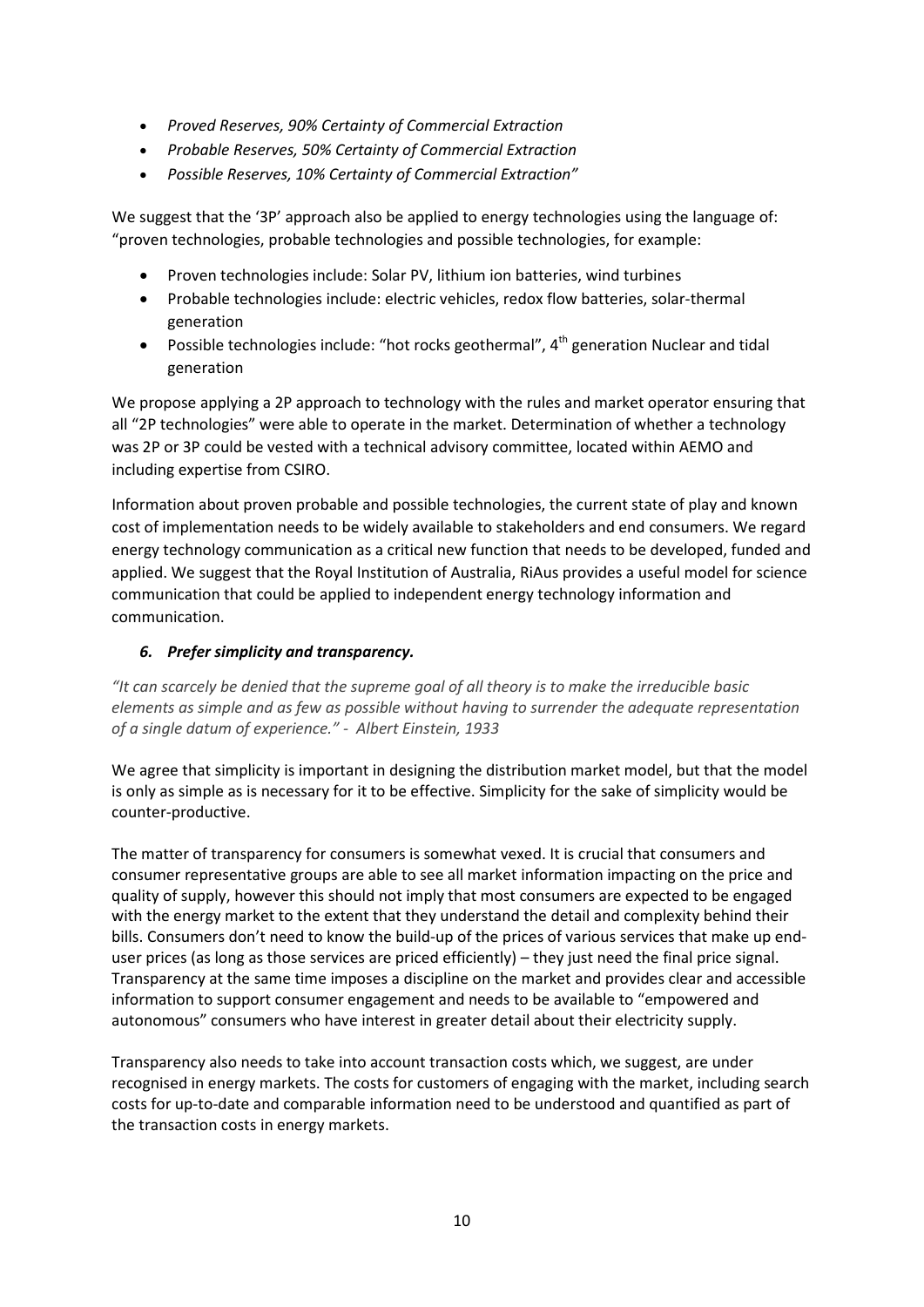#### **Missing Principle 1: Consumer Engagement**

In 2012, at the end of a considerable amount of work revising network regulation, the AEMC said:

*"A number of the amendments made also attempt to address a lack of focus on consumer engagement and participation"* – AEMC RULE DETERMINATION, National Electricity Amendment (Economic Regulation of Network Service Providers) Rule 2012 and National Gas Amendment (Price and Revenue Regulation of Gas Services) Rule 2012, 29th November 2012.

In the same year, the Productivity Commission made the following finding as part of its review of energy network regulation in Australia.

*"the overarching objectives of the regulatory regime is the long term interests of customers. This objective has lost its primacy as the main consideration for regulatory & policy decisions. Its preeminence should be restored by giving consumers much more power in the regulatory process" (p 2)*  Productivity Commission

We strongly suggest that keeping consumers at the centre of debates, discussion and negotiation about future energy markets is as important now as it was when there was major focus on reforming network regulation in 2012/13, noting that some work from that era continues particularly through the power of power of choice developments.

Meaningful consumer engagement must be a central principle for all future energy market developments, noting that consumer engagement is quite different from the principle of "facilitating effective consumer choice." Facilitating consumer choice is how end customers respond to the market offers that they are given, whereas consumer engagement is a dynamic and ongoing process that includes voices from end consumer perspectives.

In mid-2015, UnitingCare Australia released a paper titled "the DNA approach to energy network regulation"<sup>[6](#page-10-0)</sup> where DNA referred to processes that involved deliberative processes and / or direct negotiation leading to agreements between consumer interests and network businesses. Since releasing this paper, we have been surprised by the extent to which network businesses have indicated interest in these approaches. We are currently documenting recent Australian experience of processes of direct negotiation and trust building with consumer interests. We foreshadow a conclusion that direct engagement with consumer interests has application across the full gamut of energy policy and regulatory processes, well beyond the regulated revenue settings to which these approaches have mainly been considered to date.

# **Missing Principle 2: Equity**

While some may argue that the proposed principles encapsulate the principle of equity, we are convinced that it needs to be overtly set as a principle, on its own. Most of the principles proposed are orientated more to efficiency which is being achieved through market objectives where possible, we accept this but highlight that efficiency and efficient markets do not in and of themselves deliver fair outcomes across the classes of household consumers that we are considered above.

Uniting Communities is currently developing a short paper to further explore approaches to the application of equity of Australian energy markets. We are drawn to a Rawlsian approach to fairness, as articulated by philosopher John Rawls who developed the concept of the "difference principle" arguing that the greatest benefit of any change should go to the most disadvantaged members of

<span id="page-10-0"></span> $6$  http://noshockenergy.org/changing-dna-network-tariff-setting-australia/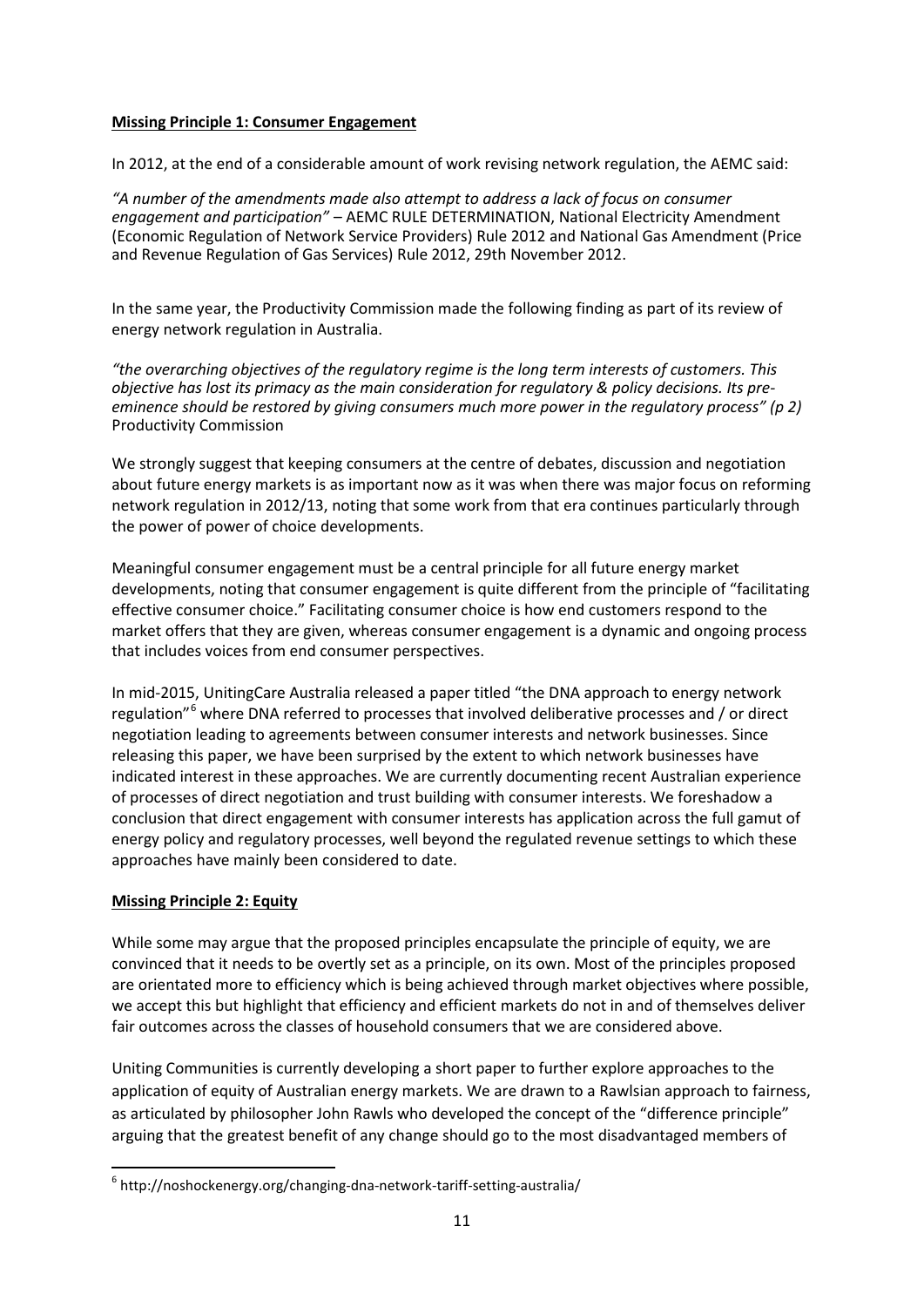society. Applied to electricity markets, we suggest that this would mean that changes in distribution markets and other energy policy changes should have the least impact on poorer members of the community, those identified as 'vulnerable' in the preceding discussion. We recognise that there are varying approaches to the application of an equity principle, but this does not diminish the importance of capturing equity considerations, particularly in markets in transition.

Consequently we propose the following Principles of good market design:

- 1. Facilitate effective consumer choice, recognising each of 4 different groups of consumers, with varying capacities to respond to market changes, the customer groups being: Vulnerable, Passive (anxious), Active, Empowered / Autonomous. Strong focus given to access to information for consumers and consumer representative groups.
- 2. Promote competition where feasible, recognising that many of the criteria for competition do not apply to Australian energy markets and that both supply and demand sides of the market are heterogeneous.
- 3. Regulate to safeguard the safe, secure and reliable supply of energy, or where it would address a market failure.
- 4. Promote price signals that encourage efficient investment and operational decisions.
- 5. Ensure technological neutrality, applying a '2P' (proven and probable) approach to understanding energy related technologies. Also catalysing clear, independent of the industry, understanding about current and emerging technologies, for all stakeholders, including consumers.
- 6. Prefer simplicity and transparency. Including transparency about transaction costs, particularly with regard to incidence for end consumers.
- 7. Direct consumer engagement. All developments of market models and functioning to include direct engagement with consumer representative groups.
- 8. Equity. Changes in market design and function must result in vulnerable consumers being better off.

# *Recommendation: That additional principles of "Direct Consumer Engagement" and "Equity" be added to the proposed list of "Principles of good market design"*

# **Question 7. Are there any other issues the Commission should have regard to in considering possible market design options?**

There are additional issues that we encourage the Commission to have regard to in considering market design options are both discussed above, specifically

- 1. Impacts of potential market design options on different consumer groupings, we suggest that the minimum are SME's, large energy users and 4 categories of household consumer: vulnerable, passive (and anxious), active and empowered / autonomous
- 2. To undertake active consumer engagement in considering all significant market design options both in development and subsequent implementation stages.
- 3. "Transaction costs". While it is likely that transactions costs will be partially considered implicitly in consideration of potential market design options. With the growing complexity of energy markets it is imperative that transactions costs are considered explicitly and the incidence of these costs clearly identified.